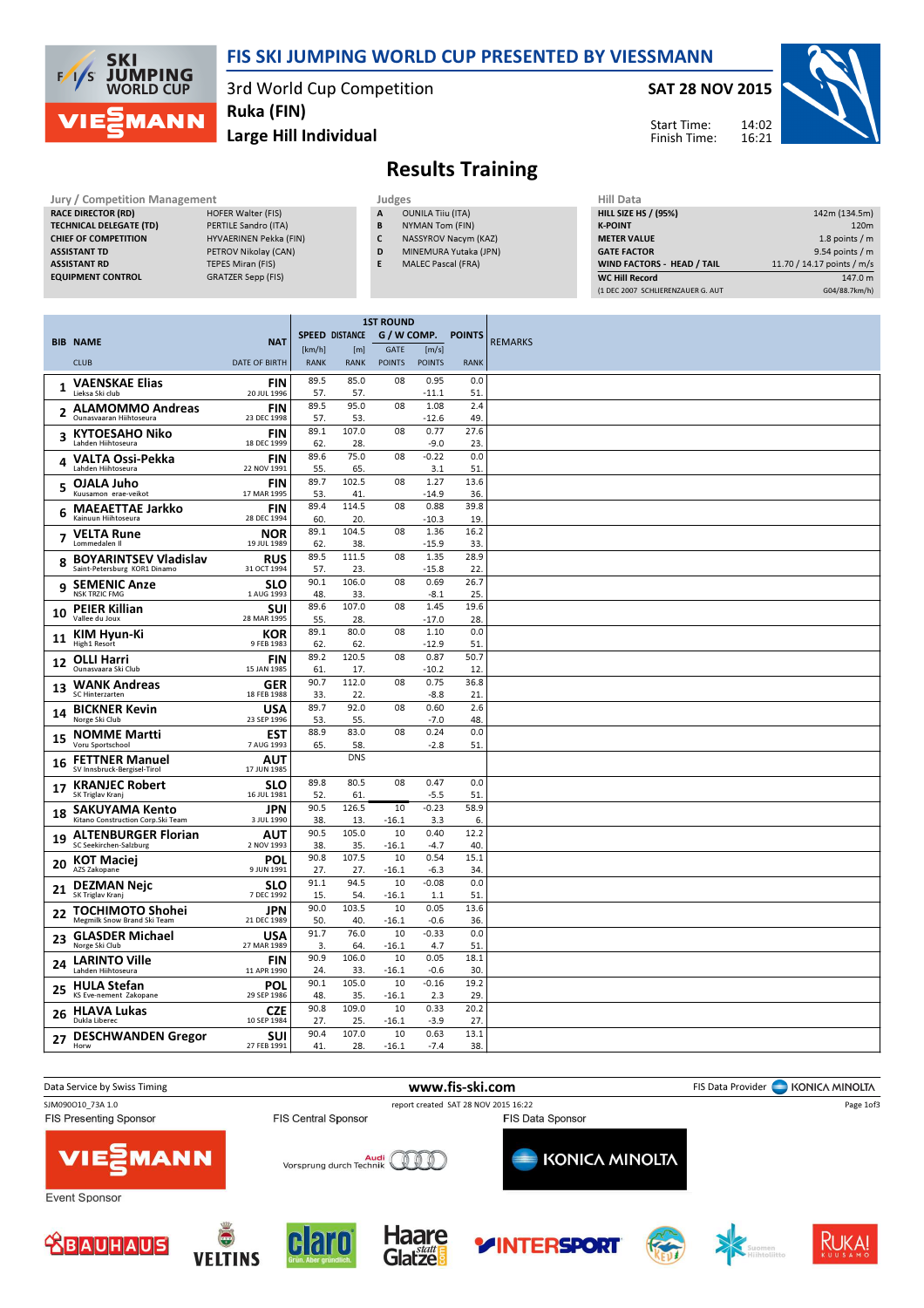

**SKI JUMPING**<br>WORLD CUP  $F/I$ /s **MANN** 

3rd World Cup Competition Ruka (FIN)

Large Hill Individual

SAT 28 NOV 2015

14:02 16:21 Start Time: Finish Time:



## Results Training

|     |                                                                |                           | <b>1ST ROUND</b>      |                       |                       |                        |               |                |
|-----|----------------------------------------------------------------|---------------------------|-----------------------|-----------------------|-----------------------|------------------------|---------------|----------------|
|     | <b>BIB NAME</b>                                                | <b>NAT</b>                |                       | <b>SPEED DISTANCE</b> | G / W COMP.           |                        | <b>POINTS</b> | <b>REMARKS</b> |
|     | <b>CLUB</b>                                                    | <b>DATE OF BIRTH</b>      | [km/h]<br><b>RANK</b> | [m]<br><b>RANK</b>    | GATE<br><b>POINTS</b> | [m/s]<br><b>POINTS</b> | <b>RANK</b>   |                |
| 28  | <b>KRAUS Marinus</b>                                           | GER                       | 90.4                  | 97.5                  | 10                    | $-0.55$                | 11.2          |                |
|     | Wsv Oberaudorf                                                 | 13 FEB 1991               | 41<br>91.0            | 49.<br>83.0           | $-16.1$<br>10         | 7.8<br>$-0.26$         | 41<br>0.0     |                |
| 29  | <b>EGLOFF Luca</b><br>Grabserberg                              | <b>SUI</b><br>6 JUN 1995  | 20.                   | 58.                   | $-16.1$               | 3.7                    | 51            |                |
| 30  | <b>HVALA Jaka</b><br><b>Ssk Ponikve</b>                        | <b>SLO</b><br>15 JUL 1993 | 90.5<br>38.           | 110.5<br>24.          | 10<br>$-16.1$         | 0.00<br>0.0            | 26.8<br>24.   |                |
| 31  | <b>KOBAYASHI Junshiro</b><br>Megmilk Snow Brand Ski Team       | JPN<br>11 JUN 1991        | 90.8<br>27.           | 97.0<br>50.           | 11<br>-24.2           | 0.53<br>$-6.2$         | 0.0<br>51     |                |
| 32  | <b>CHOI Seou</b>                                               | KOR                       | 90.2                  | 95.5                  | 11                    | 0.36                   | 0.0           |                |
| 33  | High1 Resort<br>ZIOBRO Jan                                     | 3 DEC 1982<br>POL         | 46.<br>91.2           | 52.<br>96.0           | $-24.2$<br>11         | -4.2<br>0.28           | 51<br>0.0     |                |
|     | <b>WKS Zakopane</b><br><b>ZHAPAROV Radik</b>                   | 24 JUN 1991<br>KAZ        | 10.<br>90.9           | 51<br>102.0           | $-24.2$<br>11         | $-3.3$<br>0.35         | 51<br>0.0     |                |
| 34  | Shvsm Dinamo                                                   | 29 FEB 1984               | 24.                   | 43.                   | $-24.2$               | -4.1                   | 51            |                |
| 35  | <b>KORNILOV Denis</b><br>Sdushor CSP N. Novgorod Dinamo        | RUS<br>17 AUG 1986        | 91.0<br>20.           | 80.0<br>62.           | 11<br>$-24.2$         | $-0.33$<br>4.7         | 0.0<br>51     |                |
| 36  | <b>DESCOMBES SEVOIE Vincent</b><br>Douanes - Chamonix          | <b>FRA</b><br>9 JAN 1984  | 91.0<br>20.           | 122.0<br>15.          | 11<br>-24.2           | 0.02<br>$-0.2$         | 39.2<br>20    |                |
| 37  | <b>KLIMOV Evgeniy</b><br>GBU TSTOVS Moskovskaya oblast Ski s   | <b>RUS</b><br>3 FEB 1994  | 91.1<br>15            | 140.0<br>2.           | 11<br>$-24.2$         | 0.60<br>$-7.0$         | 64.8<br>3     |                |
| 38  | <b>KUBACKI Dawid</b>                                           | POL                       | 91.2                  | 106.5                 | 11                    | 0.12                   | 10.1          |                |
| 39  | TS Wisla Zakopane<br><b>AHONEN Janne</b>                       | 12 MAR 1990<br><b>FIN</b> | 10.                   | 31<br><b>DNS</b>      | $-24.2$               | $-1.4$                 | 43            |                |
|     | Lahden Hiihtoseura<br><b>ZYLA Piotr</b>                        | 11 MAY 1977<br><b>POL</b> | 91.5                  | 132.0                 | 11                    | 0.11                   | 56.1          |                |
| 40  | WSS Wisla                                                      | 16 JAN 1987               | 5.<br>90.8            | 8.<br>98.0            | $-24.2$<br>11         | $-1.3$<br>$-0.48$      | 7.<br>3.0     |                |
| 41  | <b>ZHAPAROV Marat</b><br>Ski Club VKO                          | KAZ<br>25 AUG 1985        | 27.                   | 47.                   | $-24.2$               | 6.8                    | 45            |                |
| 42  | <b>MURANKA Klemens</b><br>TS Wisla Zakopane                    | <b>POL</b><br>31 AUG 1994 | 91.1<br>15.           | 102.0<br>43.          | 11<br>$-24.2$         | $-0.78$<br>11.0        | 14.4<br>35    |                |
| 43  | <b>KOFLER Andreas</b><br>SV Innsbruck-Bergisel-Tirol           | AUT<br>17 MAY 1984        |                       | <b>DNS</b>            |                       |                        |               |                |
| 44  | <b>BOYD-CLOWES Mackenzie</b><br>Altius Nordic Ski Club         | <b>CAN</b><br>13 JUL 1991 | 91.4<br>7.            | 112.5<br>21           | 11<br>-24.2           | 0.04<br>$-0.5$         | 21.8<br>26.   |                |
| 45  | <b>LAMY CHAPPUIS Ronan</b><br>Bois D'amont                     | <b>FRA</b><br>10 SEP 1993 | 91.5<br>5.            | 104.0<br>39.          | 11<br>$-24.2$         | $-0.19$<br>2.7         | 9.7<br>44.    |                |
| 46  | <b>ASIKAINEN Lauri</b>                                         | <b>FIN</b>                | 90.4                  | 109.0                 | 11                    | $-0.10$                | 17.4          |                |
|     | Kuusamon Erae-Veikot<br><b>MATURA Jan</b>                      | 28 MAY 1989<br>CZE        | 41<br>91.1            | 25.<br>106.5          | -24.2<br>11           | 1.4<br>$-0.42$         | 31<br>17.4    |                |
| 47  | Dukla Liberec                                                  | 29 JAN 1980               | 15.<br>91.4           | 31.<br>100.0          | $-24.2$<br>11         | 5.9<br>$-0.22$         | 31<br>2.9     |                |
| 48  | <b>FANNEMEL Anders</b><br>Hornindal II                         | NOR<br>13 MAY 1991        | 7.                    | 46.                   | $-24.2$               | 3.1                    | 46.           |                |
| 49  | <b>POPPINGER Manuel</b><br>SV Innsbruck-Bergisel-Tirol         | AUT<br>19 MAY 1989        | 91.2<br>10.           | 129.5<br>11           | 11<br>-24.2           | 0.71<br>$-8.3$         | 44.6<br>16    |                |
| 50  | <b>KOUDELKA Roman</b><br><b>LSK Lomnice nad Popelkou</b>       | <b>CZE</b><br>9 JUL 1989  | 91.1<br>15.           | 101.5<br>45.          | 11<br>$-24.2$         | $-0.75$<br>10.6        | 13.1<br>38.   |                |
| 51  | <b>HAZETDINOV Ilmir</b><br>SDUSHOR 33 MOSKOVSKAYA OBLAST - RES | RUS<br>28 OCT 1991        | 90.7<br>33.           | 82.5<br>60.           | 11<br>$-24.2$         | 0.33<br>$-3.9$         | 0.0<br>51     |                |
| 52  | <b>HILDE Tom</b><br>Asker Skiklubb                             | NOR<br>22 SEP 1987        | 91.4<br>7.            | 127.5<br>12.          | 11                    | 0.66<br>$-7.7$         | 41.6<br>18.   |                |
| 53. | <b>LEYHE Stephan</b>                                           | <b>GER</b>                | 91.2                  | 102.5                 | $-24.2$<br>11         | 0.13                   | 2.8           |                |
| 54  | SC Willingen<br>JANDA Jakub                                    | 5 JAN 1992<br><b>CZE</b>  | 10.<br>90.8           | 41<br>98.0            | $-24.2$<br>11         | $-1.5$<br>0.24         | 47.<br>0.0    |                |
|     | Dukla Liberec<br>55 HAYBOECK Michael                           | 27 APR 1978<br>AUT        | 27.<br>91.8           | 47.<br>132.5          | $-24.2$<br>11         | $-2.8$<br>0.56         | 51.<br>51.7   |                |
|     | UVB Hinzenbach-Oberoesterreich                                 | 5 MAR 1991                | 2.<br>90.8            | 7.<br>105.0           | $-24.2$<br>11         | $-6.6$<br>$-0.11$      | 11.<br>10.4   |                |
| 56  | <b>TAKEUCHI Taku</b><br>Kitano Construction Corp. Ski Club     | <b>JPN</b><br>20 MAY 1987 | 27.                   | 35.                   | $-24.2$               | 1.6                    | 42.           |                |
| 57  | <b>STJERNEN Andreas</b><br>Sprova IL                           | <b>NOR</b><br>30 JUL 1988 | 92.1<br>1.            | 130.0<br>9.           | 11<br>$-24.2$         | 0.31<br>$-3.6$         | 50.2<br>13.   |                |
|     | 58 AMMANN Simon                                                | <b>SUI</b><br>25 JUN 1981 | 91.0<br>20.           | 134.5<br>5.           | 11<br>$-24.2$         | 0.83<br>$-9.7$         | 52.2<br>10.   |                |
|     | 59 STOCH Kamil                                                 | <b>POL</b>                | 90.9                  | 135.0                 | 11                    | 0.67                   | 55.0          |                |
|     | KS Eve-nement Zakopane                                         | 25 MAY 1987               | 24.                   | 3.                    | $-24.2$               | $-7.8$                 | 8.            |                |